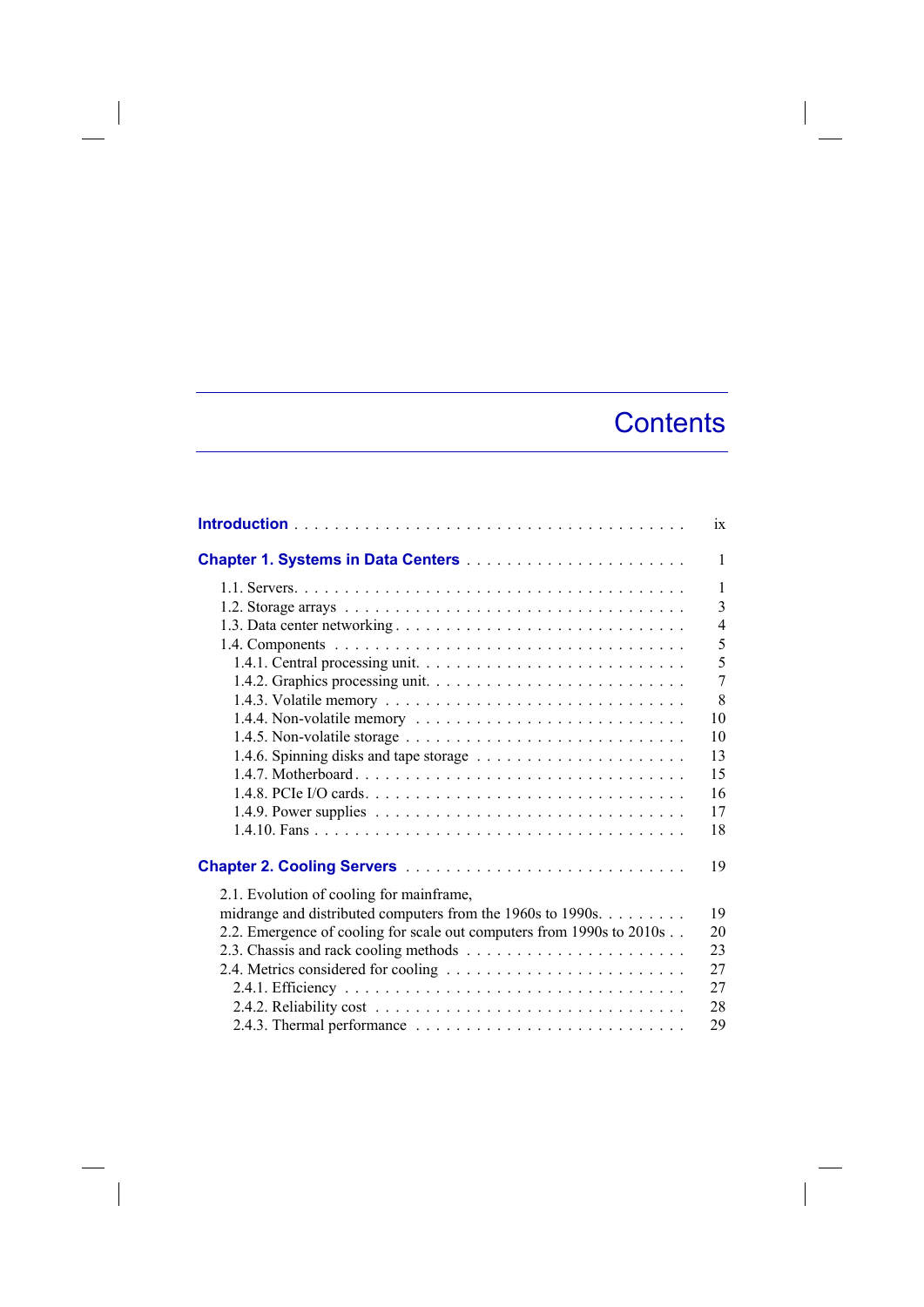## vi Energy-Efficient Computing and Data Centers

 $\overline{\phantom{a}}$ 

 $\overline{\phantom{a}}$ 

|                                                               | 31 |
|---------------------------------------------------------------|----|
| 2.6. System layout and cooling air flow optimization.         | 32 |
| Chapter 3. Cooling the Data Center.                           | 37 |
|                                                               | 37 |
|                                                               | 38 |
|                                                               | 38 |
|                                                               | 40 |
|                                                               | 40 |
|                                                               | 41 |
|                                                               | 42 |
|                                                               | 43 |
|                                                               | 46 |
|                                                               | 46 |
|                                                               | 47 |
| 3.5.3. Full node heat removal with cold plates                | 48 |
|                                                               | 50 |
|                                                               | 50 |
|                                                               | 51 |
|                                                               | 54 |
|                                                               | 54 |
|                                                               | 54 |
| 3.7.2. Transforming heat with adsorption chillers.            | 55 |
| <b>Chapter 4. Power Consumption of Servers and Workloads</b>  | 65 |
| 4.1. Trends in power consumption for processors               | 65 |
|                                                               | 68 |
| 4.1.2. Floating point instructions on Xeon processors         | 72 |
| 4.1.3. CPU frequency of instructions on Intel Xeon processors | 73 |
|                                                               | 74 |
|                                                               | 77 |
|                                                               | 78 |
|                                                               | 83 |
| <b>Chapter 5. Power and Performance of Workloads</b>          | 87 |
|                                                               | 87 |
| 5.1.1. SKU power and performance variations                   | 87 |
|                                                               | 89 |
|                                                               | 92 |
| 5.1.4. CPU-bound and memory-bound workloads                   | 92 |
| 5.1.5. DC node power versus components power                  | 93 |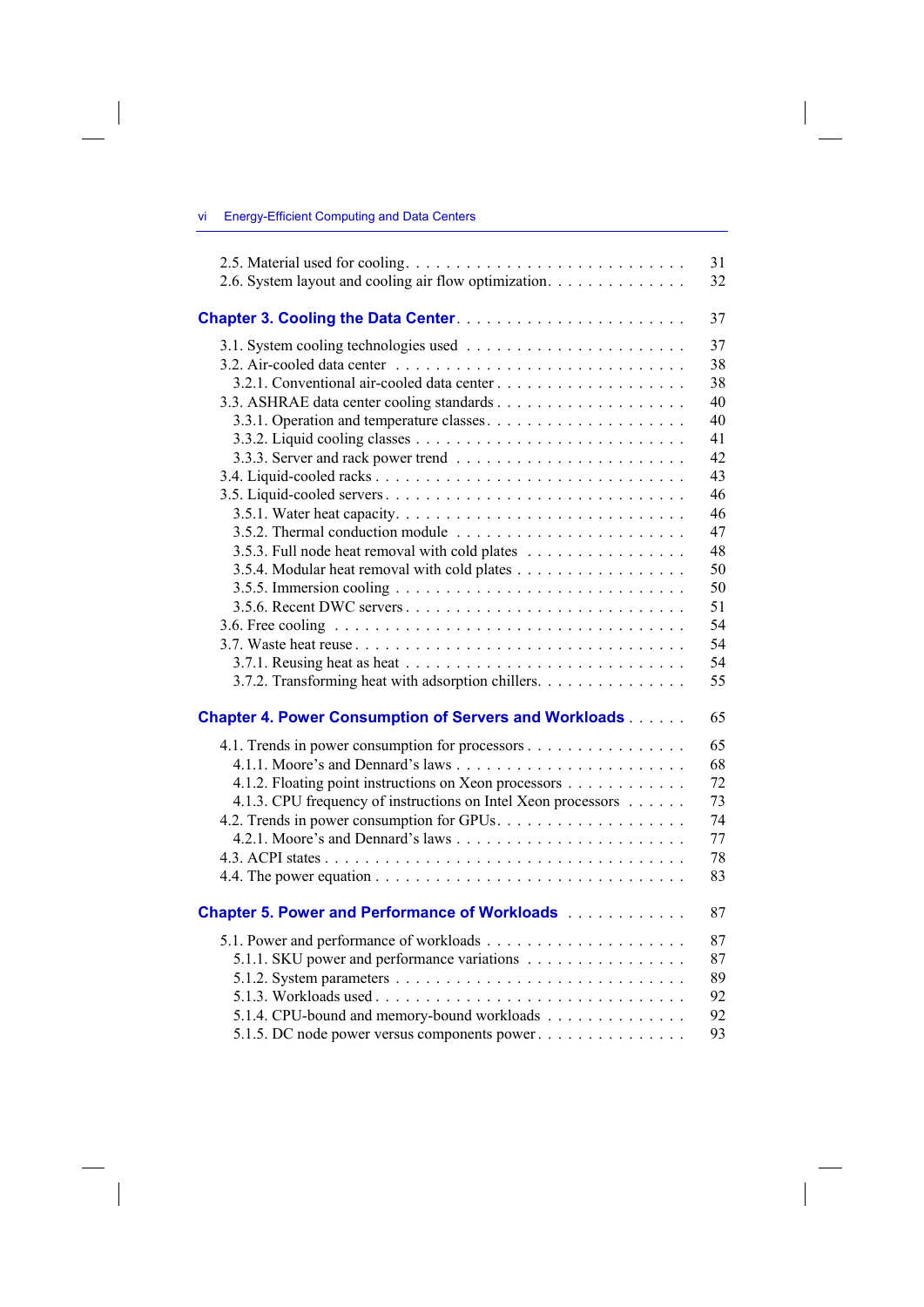$\bigg\}$ 

| 5.2. Power, thermal and performance on air-cooled                                            |     |
|----------------------------------------------------------------------------------------------|-----|
|                                                                                              | 94  |
| 5.2.1. Frequency, power and performance                                                      |     |
|                                                                                              | 95  |
| 5.2.2. Power, thermal and performance behavior of HPL                                        | 98  |
| 5.2.3. Power, thermal and performance behavior of STREAM                                     | 103 |
| 5.2.4. Power, thermal and performance behavior of real workloads                             | 107 |
| 5.2.5. Power, thermal and frequency differences between CPUs.                                | 115 |
| 5.3. Power, thermal and performance on water-cooled                                          |     |
|                                                                                              | 124 |
|                                                                                              | 124 |
|                                                                                              | 125 |
| 5.3.3. Impact on power consumption and performance                                           | 127 |
| 5.4. Conclusions on the impact of cooling on power and performance                           | 131 |
|                                                                                              |     |
| <b>Chapter 6. Monitoring and Controlling Power and</b>                                       |     |
| Performance of Servers and Data Centers.                                                     | 133 |
| 6.1. Monitoring power and performance of servers                                             | 133 |
| 6.1.1. Sensors and APIs for power and thermal monitoring on servers                          | 134 |
|                                                                                              | 140 |
| 6.2. Modeling power and performance of servers                                               | 142 |
|                                                                                              | 142 |
|                                                                                              | 142 |
|                                                                                              | 144 |
| 6.3. Software to optimize power and energy of servers.                                       | 149 |
| 6.3.1. LoadLeveler job scheduler with energy aware feature                                   | 150 |
|                                                                                              | 151 |
| 6.3.3. Other run time systems to manage power.                                               | 153 |
| 6.4. Monitoring, controlling and optimizing the data center                                  | 154 |
|                                                                                              | 154 |
| 6.4.2. Integration of the data center infrastructure with the IT devices                     | 156 |
| <b>Chapter 7. PUE, ERE and TCO of Various Cooling Solutions</b>                              | 159 |
|                                                                                              |     |
| 7.1. Power usage effectiveness, energy reuse                                                 |     |
|                                                                                              | 159 |
| 7.1.1. Power usage effectiveness and energy reuse effectiveness                              | 159 |
| 7.1.2. PUE and free cooling $\ldots \ldots \ldots \ldots \ldots \ldots \ldots \ldots \ldots$ | 162 |
|                                                                                              | 163 |
|                                                                                              | 164 |
|                                                                                              | 164 |
| 7.2.2. Leibnitz Supercomputing data center in Germany                                        | 166 |
| 7.3. Impact of cooling on TCO with no waste heat reuse                                       | 173 |

 $\overline{\phantom{a}}$ 

 $\begin{array}{c} \hline \end{array}$